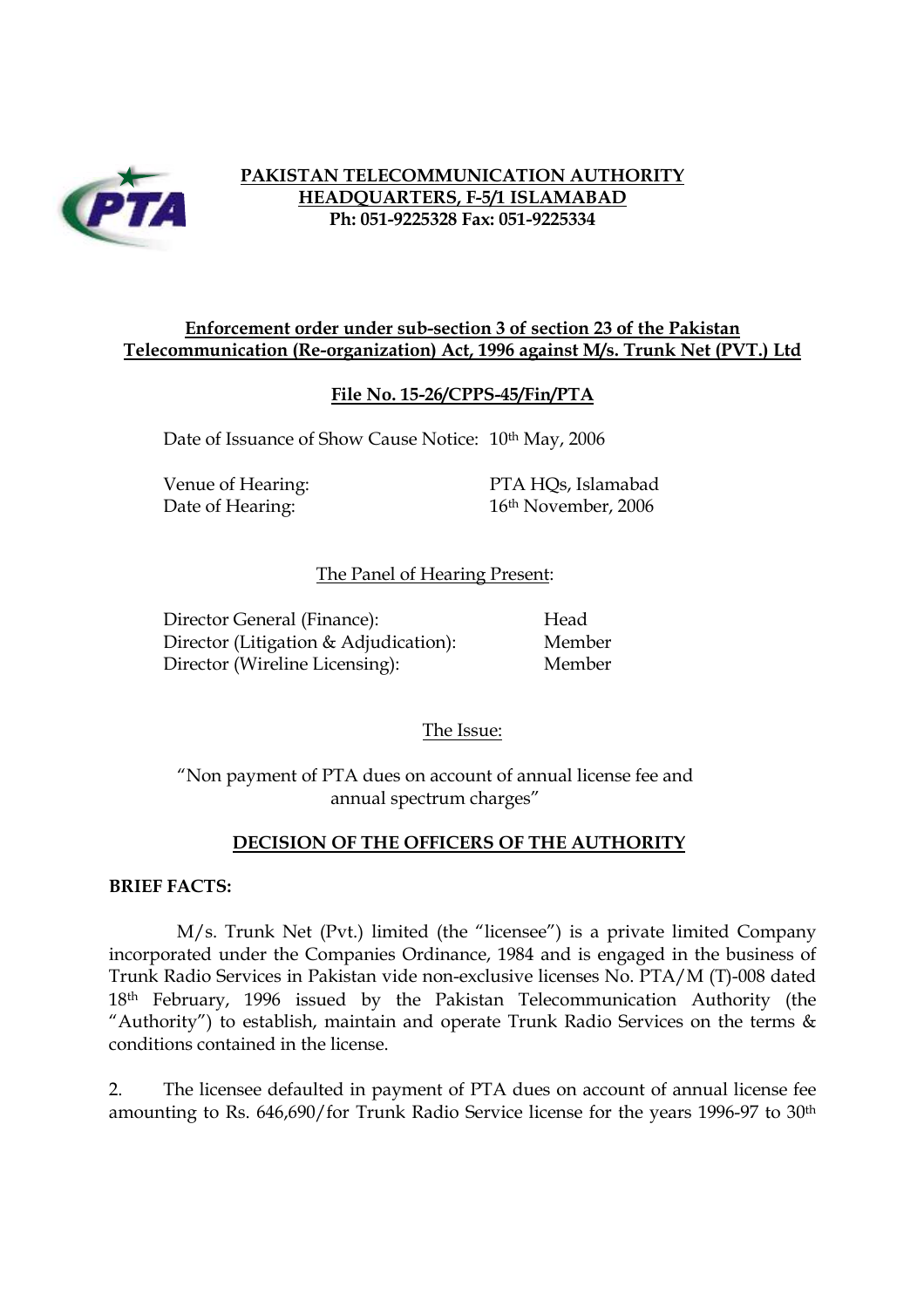June, 2005 and annual spectrum fee amounting to Rs.10, 000,00/- for the years from 1997 till 30th June, 2005. In this regard PTA made various requests to the licensee but in vain. Hence, a Show Cause Notice (the "Notice") dated 10<sup>th</sup> May, 2006 under section 23 of the Act was issued requiring it to comply with the same by remedying the contravention and also submit written reply to the Notice within thirty (30) days of the issuance of the Notice and explain as to why the license should not be suspended, terminated or any other enforcement order should not be issued against it under section 23 of the Act.

3. The licensee submitted its reply dated 6th June, 2006 to the Notice and took the stance that it has already explained its position vide its letter dated 4th February, 2006 regarding payment of license fee and that it has been given assurance vide PTA letter dated 15th April, 1996 that annual renewal fee/royalty for the said license will become due on grant of permission by PTA for start of services, on fulfillment of license condition. PTA issued the said permission vide its letter dated 3rd August, 2000 to operate wireless trunk company in Karachi while started charging annual renewal fee/royalty from 1996-1997.

4. In the aforementioned reply of the licensee the licensee, regarding spectrum charges, stated that it has been using 4 frequencies ever since it has installed its system and has paid Rs. 120,000/- for four channels w.e.f. 3rd August, 2000 to 2005. Now its system has capability to accept 8 pairs therefore as special case and to settle the long standing issue the licensee accepted to pay for additional four pairs of frequencies. But to ask to pay for entire 20 frequencies despite of its lengthy correspondence in which it has informed that it does not require these frequencies is unfair and against all norms of justice. The licensee also enquired whether or not the licensee could surrender frequencies from the pairs of frequencies allotted at the time of issuance of license. As the reply to the Notice was not satisfactory, therefore, Hearing Notice dated 6<sup>th</sup> November, 2006 was served on the licensee requiring it to attend today's hearing. The licensee informed vide its letter dated 14th November, 2006 that Mr. Shahmir Khan, chairman, Mr. Muhammad Rizwan, Sales Executive and Mr. Tanveer Awan Advocate will attend the hearing on behalf of the licensee.

5. Mr. Shahmir Khan (Chairman), Mr. Muhammad Rizwan, (Sales Executive) and Mr. Tanveer Awan Advocate the representative of the company/the licensee/attended the hearing. The licensee argued that the terms and conditions of the license dated 18th February, 1996 are in favour of the Authority and are silent regarding frequency interference and surrendering of such frequencies. The licensee stated that it has been granted license in the year 1996, as no frequencies were assigned to the licensee, therefore, licensee was unable to start its services. However, keeping in view the terms and conditions of the license regarding payment of license renewal fee/royalty the licensee requested the Authority vide its letter dated 8th April, 1996. The contents of the letter are: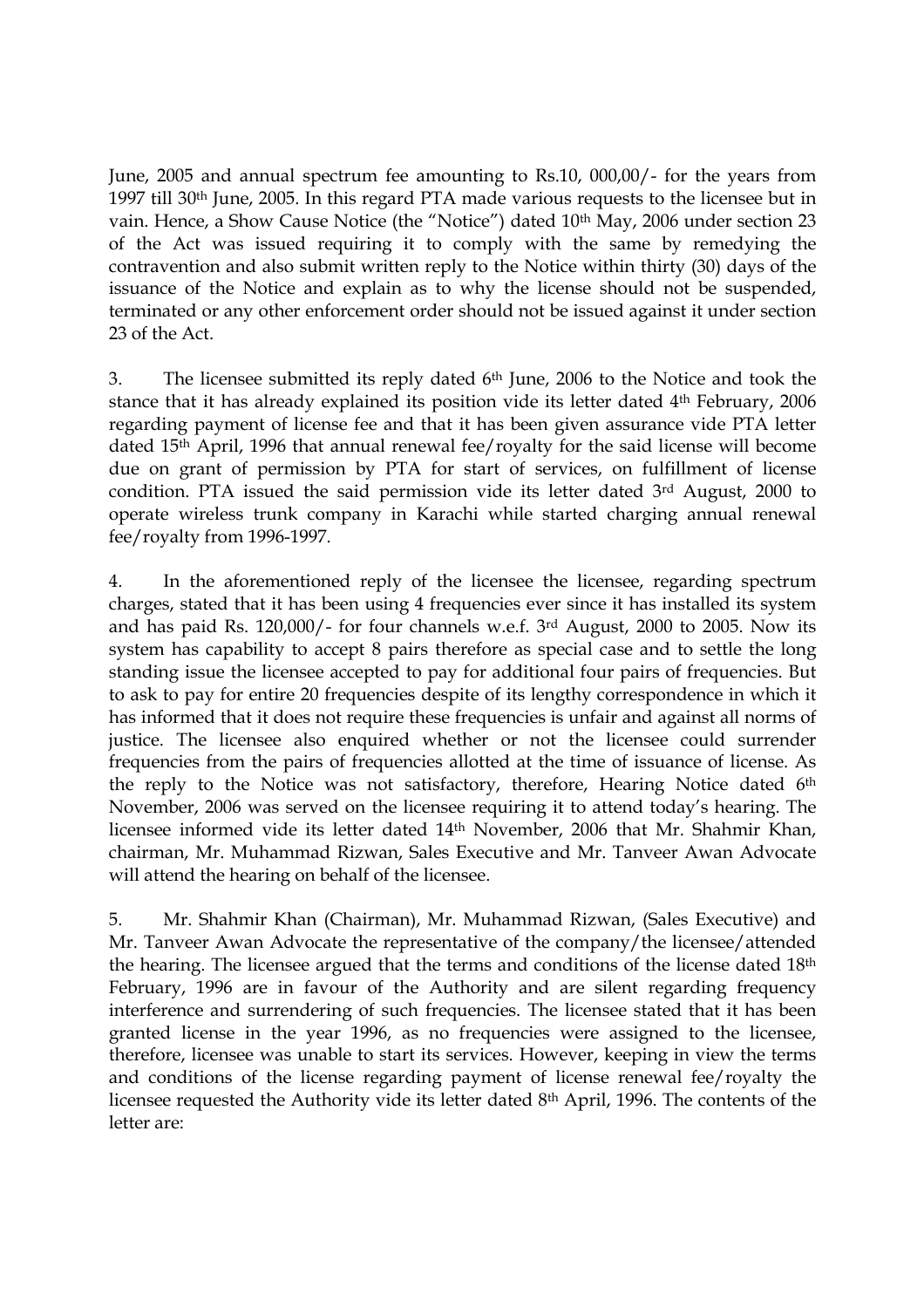## *LICENSE AGREEMENT NO. PTA/M (T) –008 DATED 18-2-96 CLAUSE 2.1 (b) (c) And 2.4*

*Most respectfully approach your good self to seek kind assistance regarding the above Clauses.* 

*As you are aware that Frequencies allocation is still in the process, which is the main*  basis for starting of the Service, where as the above clauses demands Annual Renewal *Fee/Royalty and other charges from the date of issue of License Agreement (18.02.96).* 

*You would appreciate that Annual Renewal Fee etc. should be liable for payment, the day, Service starts and we cannot predict the day due to non availability of Frequencies (application was submitted in Oct.- 95).* 

*We would therefore, request you to reconsider the above clauses, save us from further* loss, for no fault of ours, help us to offer best services in accordance with your *instructions.* 

*Thanking you, in the meantime we remain, respected sir.* 

The Authority responded to the licensee vide its letter dated 15th April, 1996 whereby informed that annual renewal fee will become due on grant of approval by PTA for start of services, on fulfillment of license conditions. The contents of the letter are:

# *LICENSE TO OPERATE TRUNK RADIO SERVICE IN PAKISTAN*

*Please refer to your letter no-Nil-, dated 8th April, 1996.* 

*I am directed to inform you that your request regarding payment of annual renewal fee / royalty has been sympathetically considered by the Pakistan Telecommunication Authority.* 

*Then payment of dues mentioned in Para 2 will become due on grant of approval by the Pakistan Telecommunication Authority for starts of service, on fulfillment of license conditions.* 

Whereas the Authority has granted no objection certificate vide its letter dated 3rd August, 2000. The contents of the letter are:

## *PROVISIONALLY PERMISSION TO OPERATE RADIO TRUNK SYSTEM, M/S TRUNK NET (PVT) LTD KARACHI.*

*Reference is invited to your confirmation /undertaking letter No SAK/977003/Ttunknet, dated 4.8.2000, on the above cited subject.*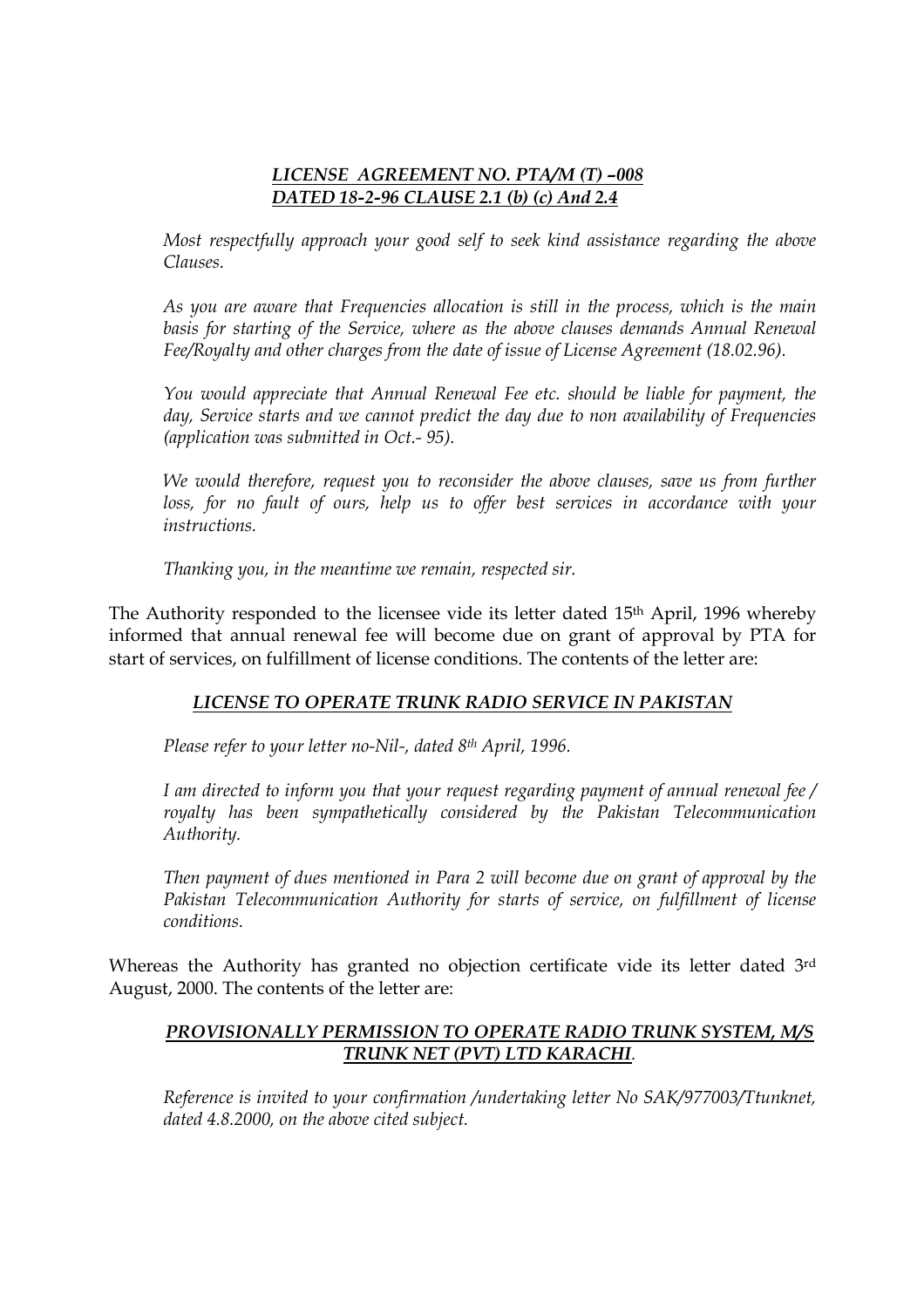*It is intimated that the Pakistan Telecommunication Authority is pleased to grant no objection certificate to your firm namely M/s Trunk net (pvt) Ltd Karachi to operate Trunk Radio System and continue their services.* 

Contrary to above the Authority started charging annual renewal fee/royalty from the day of issuance of license, i.e., 18th February, 1996 and the licensee is requesting that it should be charged from the issuance of permission dated 3rd August, 2000.

6. Regarding spectrum charges the licensee stated that it has been using four frequencies only whereas it has been billed for twenty frequencies, which is illegal and unlawful. Moreover, it started using frequencies from the year 2000, therefore, spectrum charges should be calculated from the year 2000.The licensee also pointed out that it has already surrendered seven frequencies due to interference but PTA is also charging for these frequencies as well.

# **Findings of the officers of the Authority:**

## 7. **(Letter dated 1st January, 1999)**  *INFORMATION OF TRUNKNET RADIO SERVICE USERS LICENSE NUMBER PTA/M(T)-008*

*Reference is made to your letter No. F-114/97(Engg.) PTA dated July 15, 98. We are pleased to submit information of December month for your kind record.* 

- *A) Our TNL service started in December 98 as previously our customers were testing the equipment and services.*
- *B) Please advise in which account the fee as per clause 2.4 of the above agreement fees should be deposited.*

*We are pleased to submit the information of Trunk Radio Service users as follows:* 

| 1. | Total number of service users<br>upto last day of Dec, 98. | Two organizations                     |
|----|------------------------------------------------------------|---------------------------------------|
| 2. | Areas/Cities in which service<br>has been started          | Karachi including Hub & Port<br>Qasim |
| 3. | Area/Citywise breakup of<br>service users for said months  | Hub & Karachi                         |

*This is for your kind information and record.*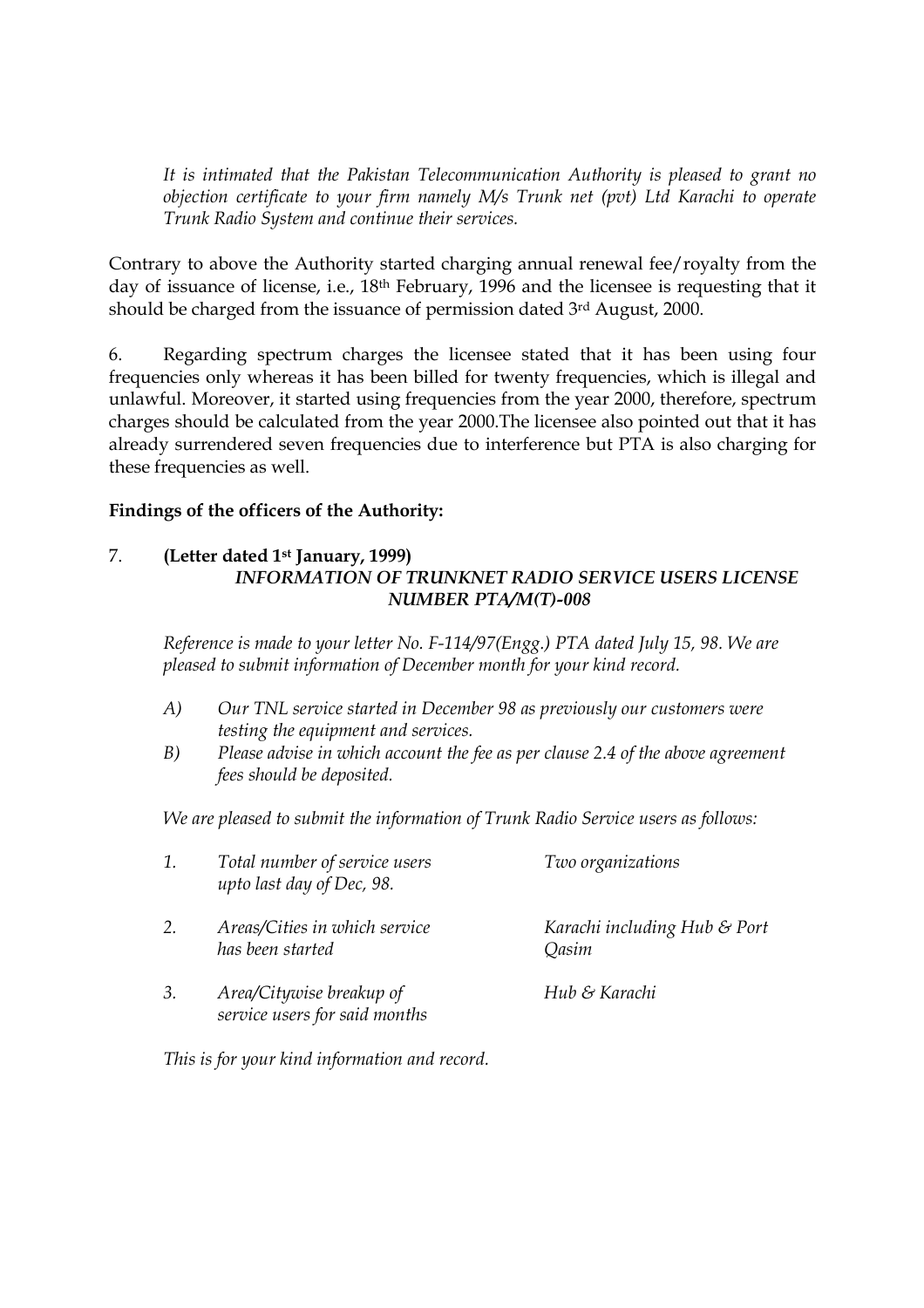### **(Letter dated 16th December, 1999)**  *LICENSE TO OPERATE TRUNK RADIO SERVICE IN PAKISTAN*

*Reference is made to your letter No DIR (C) /PTA/89/99 dated December, 8th 1999, please find the following information as desired:* 

- *a. We had complete our system installation in January' 98 and we have started marketing from the same which was also informed to PTA vide letter No .Nil February 21st 1999.(Copy attached)*
- *b. We have started our commercial operating from December 1998 which was informed to PTA. (Copy attached)*
- *c. Monitoring system finally tested in October 12th 1999 which was informed to PTA vide our letter No.ISA /977004/ Trunk net /Khi dated: November 2nd 1999 with the request to issue to security clearance certificate, (Copy attached), which is still awaited.*
- *d. At present we have four working channels in our system with the following frequencies.*

| CH <sub>NO</sub> | RX Frequency | TX Frequency |
|------------------|--------------|--------------|
|                  | 499.30000    | 489.30000    |
|                  | 495.77500    | 485.77500    |
|                  | 496.30000    | 486.30000    |
|                  | 496.72500    | 486.72500    |

*d. our Network and business plan has also been submitted to P.T.A. vide our letter No. SAK/977002/TNL/KHI/99 dated Oct 29th 1997 (copy enclosed).* 

## **(Letter dated 10th February, 1999)**  *PAYMENT OF ROYALTY/LICENSE FEE*

*Thank you for your letter No.F-13/98/Dir. (F) PTA dated January 18, 1999* 

*Since the delay in allocation of frequencies & resolving other issues the mentioned service could not be started in time. Therefore a letter was sent to PTA, the copy of the same is attached which is self Exploratory .In response of this letter PTA has issued a letter on April 15th, 1996 .Copy of the same is also attached.* 

*It was agreed that license fee period shall be started from the Date of the operation of the service. Therefore the mentioned license fee etc .Shall become payable in December 1999.As the service has been started in Dec, 1998, copy of the letter is attached for information*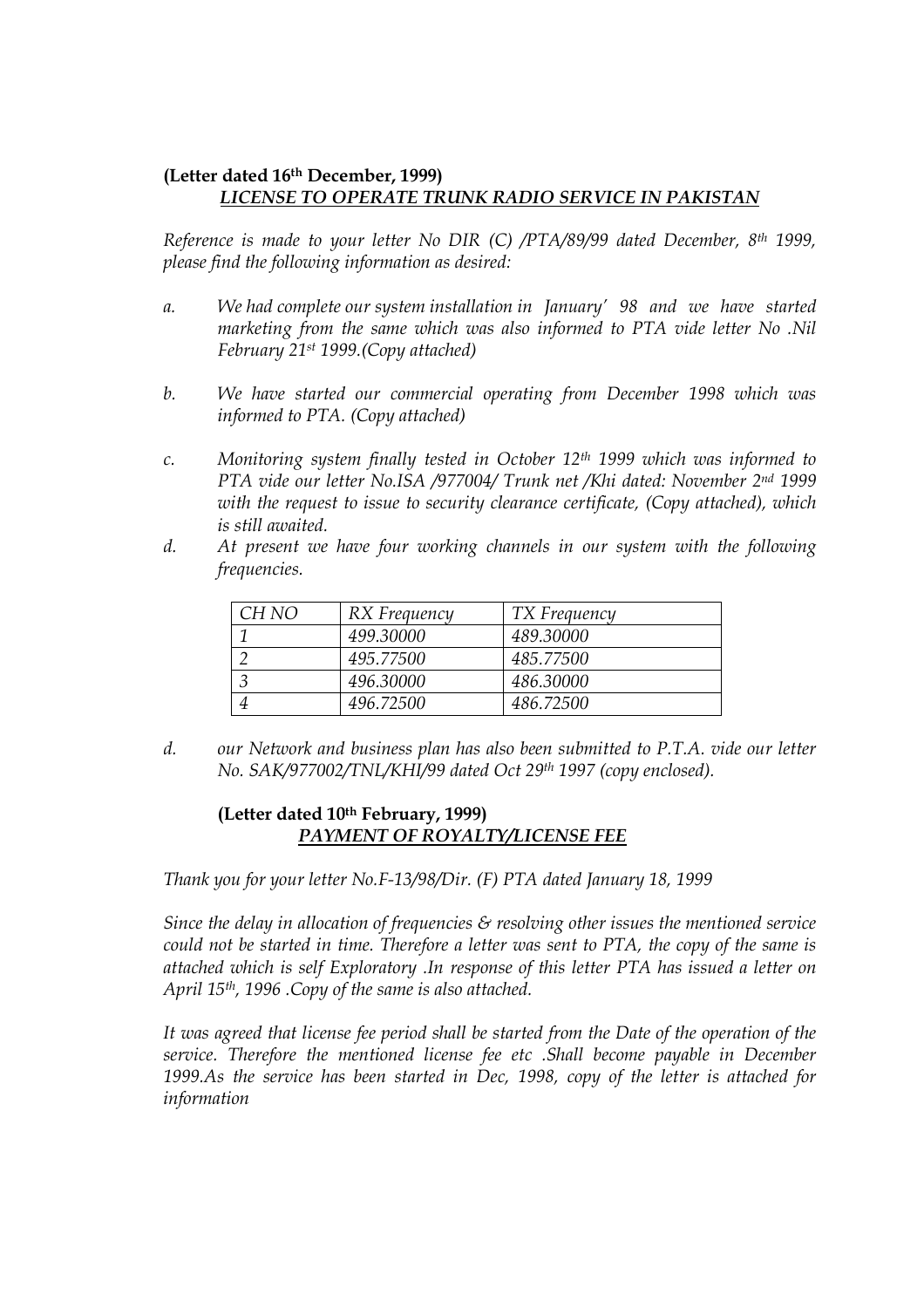8. The licensee has been assigned twenty frequencies vide PTA letter No.PTA/FAB/R-22/96 dated 22nd February, 1997 for operation of Trunk Radio Services in Pakistan. The content of the letter are:

#### *Subject: ALLOCATION OF FREQUENCIES FOR THE OPERATION OF TRUNK NET (PVT.) LTD*

*The undersigned is directed to convey that the following twenty frequency pairs have been allocated for the operation of Trunk Radio System of M/s Trunk Net (Pvt.) d in Pakistan in response to the request for the change in the already allocated frequencies. The frequency allocation to M/s Trunk Net wide letter no PTA/FAB/R-22/96 dated October 22, 1996 is hereby cancelled.* 

| <b>CHANEL#</b> | TRANSMIT F.MHZ | RECEIVE F.MHZ |
|----------------|----------------|---------------|
| 1.             | 485.200        | 495.200       |
| $\overline{2}$ | 485.275        | 495.275       |
| 3              | 485.775        | 495.775       |
| $\overline{4}$ | 485.800        | 495.800       |
| 5              | 485.875        | 495.875       |
| 6              | 486.300        | 496.300       |
| 7              | 486.725        | 496.725       |
| 8              | 486.800        | 496.800       |
| 9              | 487.000        | 497.000       |
| 10             | 487.300        | 497.300       |
| 11             | 487.975        | 497.975       |
| 12             | 488.300        | 498.300       |
| 13             | 489.300        | 499.300       |
| 14             | 489.625        | 499.625       |
| 15             | 489.650        | 499.650       |
| 16             | 489.775        | 499.775       |
| 17             | 489.800        | 499.800       |
| 18             | 489.825        | 499.825       |
| 19             | 489.850        | 499.850       |
| 20             | 489.875        | 499.875       |

- *2. The above frequcny allocation is subject to the following two conditions:* 
	- *a) Pairs No. 1 to 5 on all Pakistan basis on NIB.*
	- *b) Pairs No 6 to 20 on all Pakistan basis on NIB except in Quetta, Hayderabad Sind and areas around Sakessar.*

The licensee surrendered seven frequencies vide its letter dated 13<sup>th</sup> May, 1997 and balance frequencies were acceptable to the licensee. The contents of the letter are: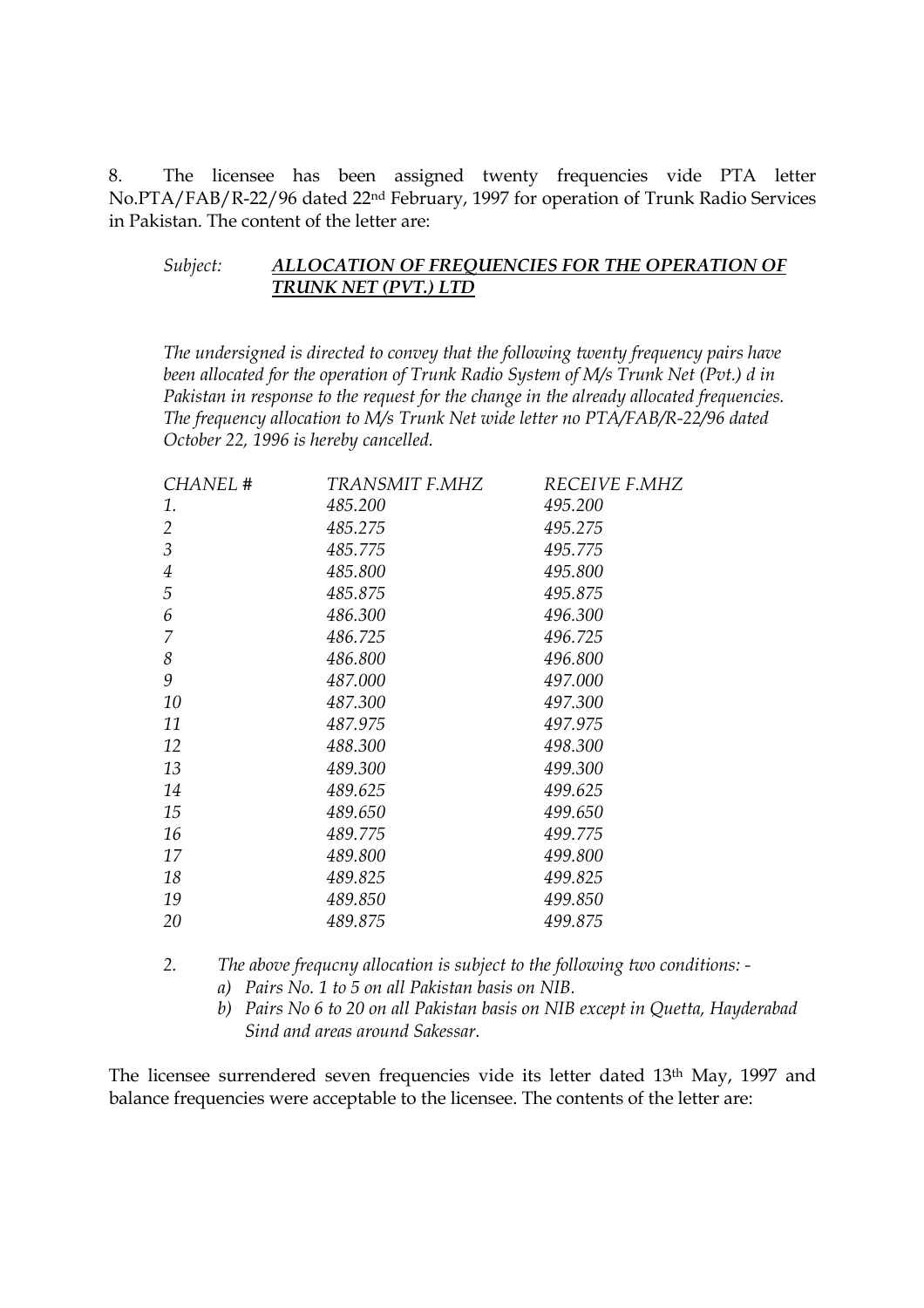### *REALLOCATION OF FREQUENCIES*

*Reference is made to your letter PTA/FAB/R22/96 dated 22-2-97 under which frequencies were allocated to us on non interference basis. Our Foreign Associates have checked and found that the following frequencies are not on non interference basis. So we would like to surrender only these frequencies, balance frequencies are acceptable to us and equipment has been ordered on those.* 

| <b>CHANNEL NO.</b> | <b>TRANSMIT OF MHZ</b> | <b>RECEIVE OF MHZ</b> |
|--------------------|------------------------|-----------------------|
| 1.                 | 485.875                | 495.875               |
| 2.                 | 487.000                | 497.000               |
| 3.                 | 489.775                | 499.775               |
| 4.                 | 489.800                | 499.800               |
| 5.                 | 489.825                | 499.825               |
| 6.                 | 489.850                | 499.850               |
| 7.                 | 489.875                | 499.875               |

*We request to allocate 7 pairs of frequencies on non interference basis in other band. Therefore please advise what other bands are available for trunking project.* 

*Yours immediate response shall help us to expedite the matte*r.

The licensee has not been informed the status of its request for surrendering the frequencies since long. In addition, the licensee has not surrendered the rest thirteen frequencies, therefore, it should be charged for thirteen frequencies from the date of allocation, i.e., 22nd February, 1997. However, regarding these both issues, i.e., payment of annual license fee and annual spectrum charges, a meeting has also been arranged with the licensee on 14<sup>th</sup> July, 2005 which concluded:

*DG (Licensing) pointed out that Trunk Radio Service license was issued to M/s Trunk Net on February 18, 1996. Subsequent to award of license, M/s Trunk Net requested PTA that they have submitted application for allocation of frequency in October 1995 and due to non availability of frequency they can not predict the day on which service will start therefore, the annual renewal fee etc should be levied after start of service, The Pakistan Telecommunication Authority agreed to the said request. However, it was pointed out that frequencies on all Pakistan basis were assigned to M/s Trunk net on February 22,1997. Furthermore, it was noted that M/s Trunk Net had been submitted application for sites at Islamabad, Quetta, Lahore, Karachi Peshawar and Faisalabad for which frequencies were allocated in February 1997, therefore, fee became applicable from February 1997.* 

*It was noticed that despite repeated reminders/s Trunk Net has not yet paid spectrum charges nor annual license fee since allocation of frequency in 1997. Further to this the*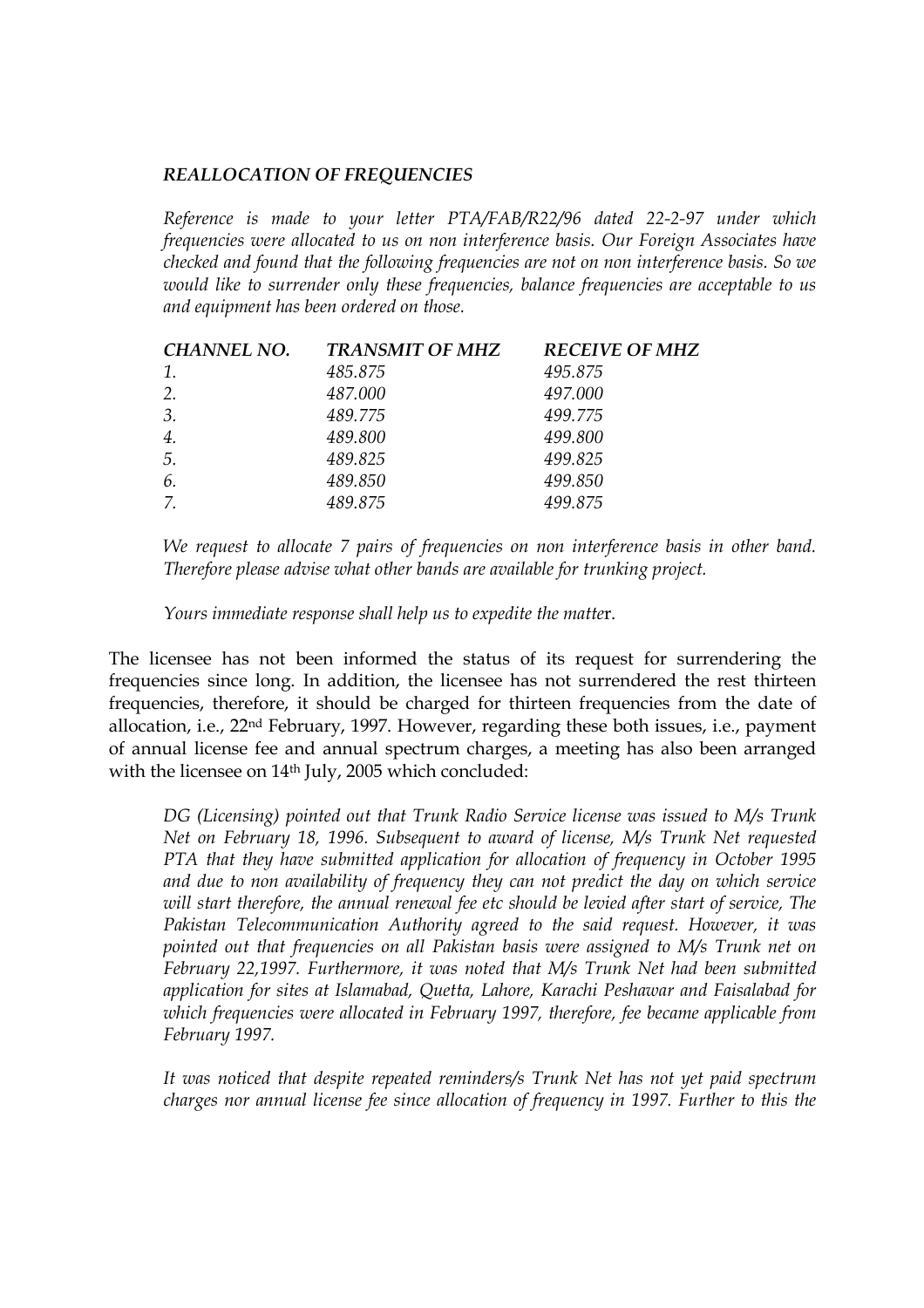*Managing Director of M/s Trunk Net ignored the request of PTA to attend the meeting and seems reluctant to pay annual license fee and annual spectrum charges.* 

# 9**. ORDER**

9.1. Keeping in view the above mentioned facts and circumstances mentioned during the hearing and perusal of the documents, the Panel hereby dispose of the Notice by passing the following enforcement order:

9.2. As the licensee has already started commercial services since December, 1998 even without obtaining the necessary permission required in accordance with the direction of the Authority dated 15<sup>th</sup> April, 1996 which was granted on 3<sup>rd</sup> August, 2000, and also admitted by the licensee vide its letters dated 10th February, 1999 and 13th November, 1999 that annual renewal fee is payable from December, 1999 because the licensee started commercial services in December, 1998, therefore, license renewal fee/royalty is applicable from December, 1998.

9.3. Regarding payment of annual frequency spectrum charges, the licensee is obliged under condition 6.2 of the license to pay annual spectrum charges. Twenty frequencies (40 spots) have been allocated to the licensee vide letter dated 22nd February, 1997 whereas the licensee has surrendered seven frequencies (14 spots) vide its letter dated 13th May, 1997 and rest of the thirteen frequencies (26 spots) are with the licensee and licensee is obliged under the license to make payment of these thirteen frequencies (26 spots) from the date of allocation, i.e., 22nd February, 1997 and charges for seven frequencies (14 spots) only upto 13th May, 1997(i.e., from 22-2-1997 to 13-05-1997) thereafter no charges shall be levied for these seven (14 spots) frequencies.

- (a). Finance Department of PTA has revised the bill on account of annual license fee/annual renewal fee/royalty in accordance with Para 9.2 above, which arrived at Rs.843,750/-. The licensee has previously deposited Rs.710,999/- and balance amount of Rs.146,025/-(including late payment charges @10%) stood payable for which demand note dated 7th December, 2006 was issued and licensee has deposited the same amount,i.e., Rs.146,025/- vide its letter dated 12th December, 2006.
- (b). RBS Department of PTA has revised the bill on account of annual frequency spectrum charges in accordance with Para 9.3 above, which arrived at Rs.1,621,000/-. The licensee has already deposited Rs.120,000/- on account of annual frequency spectrum charges and balance amount of Rs.1,501,000/- stands payable by the licensee,i.e, M/s. Trunk Net (Pvt) Ltd on this account.